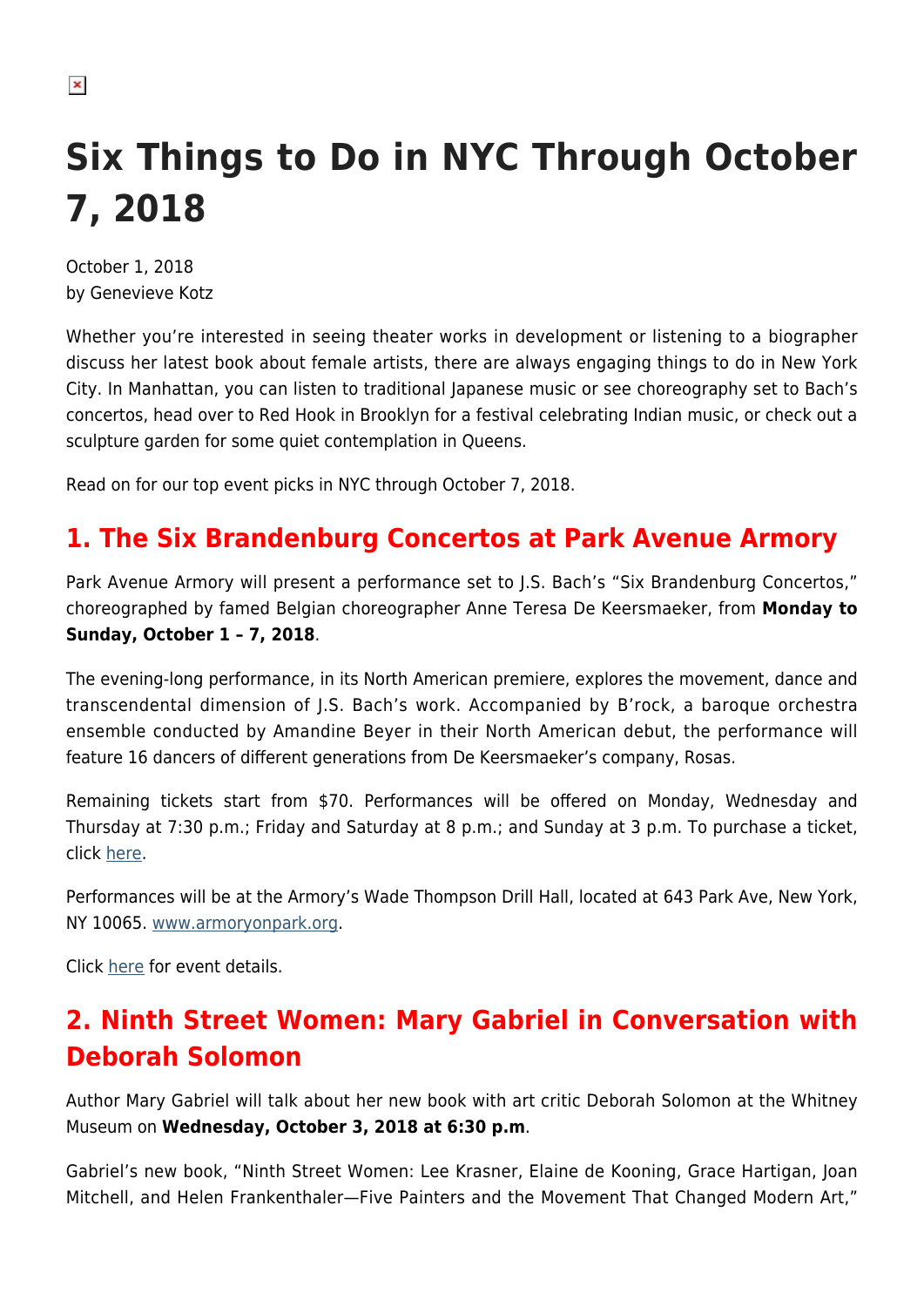explores the five women artists who transformed the New York art scene in the mid-20th century. In conversation with art critic and biographer Deborah Solomon, Gabriel will discuss this crucial chapter in American art history as well as the struggles and challenges the female artists faced. A book signing and reception will follow the talk.

Admission is \$10 for adults and \$8 for museum members, students and seniors. To purchase, click [here.](https://visit.whitney.org/tickets/ItemList.aspx?node_id=551016)

The talk will be presented in the museum's Susan and John Hess Family Gallery and Theater on the third floor. The Whitney is located at 99 Gansevoort St, New York, NY 10014. [www.whitney.org.](https://whitney.org/)

Click here for [event](https://whitney.org/events/mary-gabriel-conversation) details.

# **3. Hidejiro Honjoh x ICE: Shamisen Evolution Concert at Japan Society**

Hidejiro Honjoh will perform with the International Contemporary Ensemble (ICE) at the Japan Society on **Friday, October 5, 2018 at 7:30 p.m.**

Hidejiro Honjoh, a young shamisen prodigy and disciple of Hidetaro Honjoh, will perform with a 21st century voice on the three-stringed traditional Japanese instrument. Playing with ICE, a contemporary musical group, Honjoh's shamisen will be accompanied by piano, cello, electric guitar and more. Featuring work from living American and Japanese composers, the performance will include three world premieres composed by Vjiay Iyer, Nathan Davies and Yu Kuwabara. The concert will be followed by a MetLife Meet-the-Artists Reception.

Tickets are \$38 for general public and \$30 for Japan Society members. To purchase, click [here](https://tickets.japansociety.org/events/hidejiro%20x%20ice-%20shamisen%20evolution/2018-10-5_19.30/auditorium?_ga=2.213972308.2111315519.1538080279-865962860.1538080279).

The Japan Society is located at 333 East 47th Street, New York, NY 10017. [www.japansociety.org](https://www.japansociety.org/).

Click here for [event](https://www.japansociety.org/event/hidejiro-honjoh-x-ice-shamisen-evolution) details.

.

.

 $\pmb{\times}$ 

Hidejiro x ICE: Shamisen Evolution. Courtesy of Hidejiro Honjoh and the Japan Society.

### **4. Ragas Live Festival at Pioneer Works**

Returning for its seventh year, the Ragas Live Festival, a two-day festival of Indian music, will be held this year at Pioneer Works on **Saturday and Sunday, October 6 and 7, 2018**.

Featuring more than 60 world-class musicians, the Ragas Live Festival will run for 24 hours and 24 sets, with traditional Indian classical music and contemporary cross-cultural collaborations. The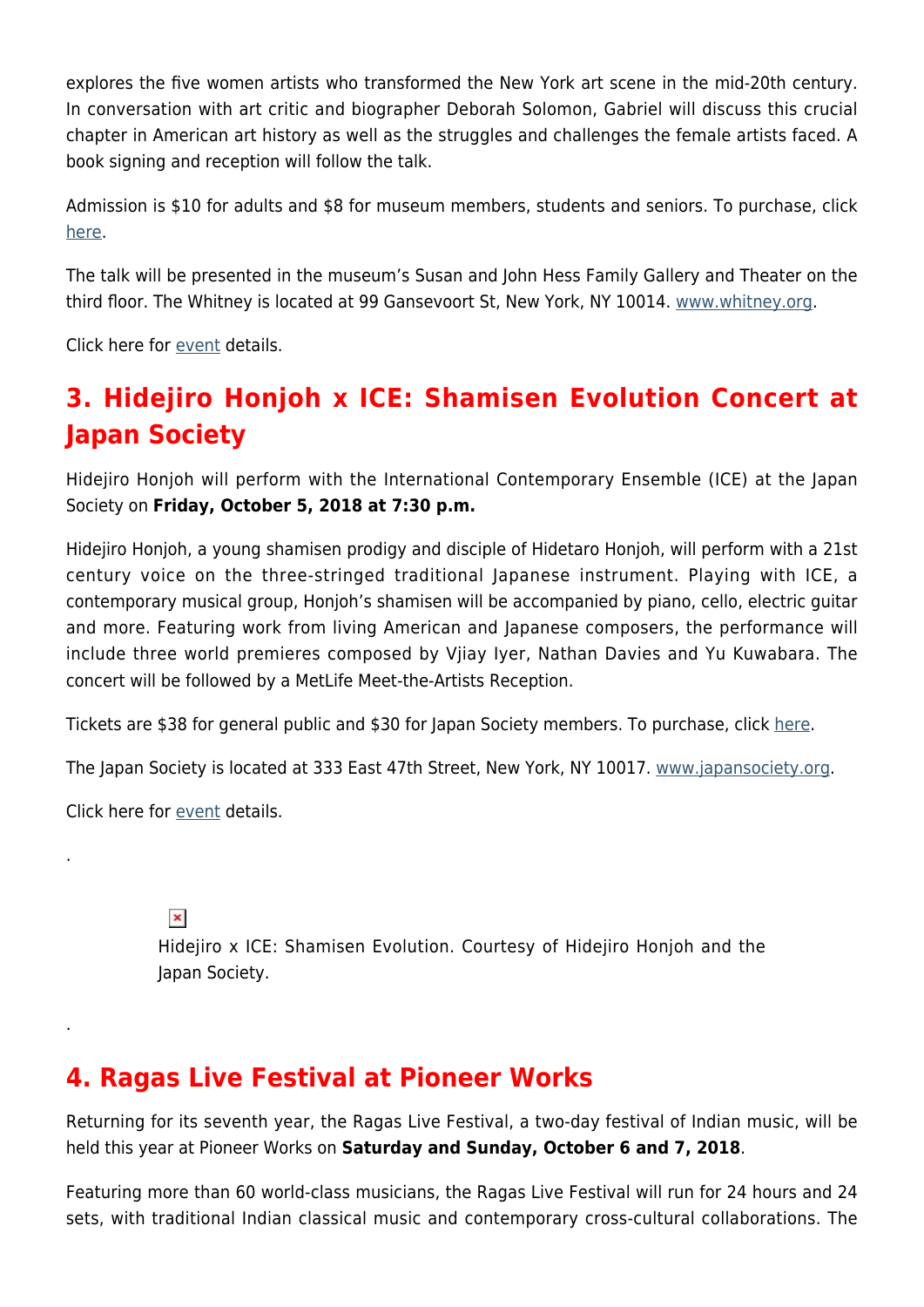traditional Indian music of ragas, which were meant to be played at certain times of day, will evoke the moods of the respective hour of the day, be it sunrise or midnight. A visual experience accompanying the music, curated by Nitin Mukul and featuring layers of paint being built upon transparent sheets of ice, is designed to heighten the experience of the different hours. The festival will include acts such as the Ritual Ensemble; the Navatman Music Collective & Bulgarian Voices Trio; Max ZT and Karsh Kale; and many more.

The festival will begin on Saturday, October 6, at 5 p.m. and run until Sunday, October 7, at 5 p.m. One-day tickets purchased in advance are \$30, or \$35 if bought the day of; a two-day pass can be bought in advance for \$50, or the day the festival begins for \$60. To purchase, click [here](https://store.pioneerworks.org/products/ragas-live-festival-2018?_ga=2.33885409.1924440056.1538077824-57550130.1535681307).

Pioneer works is located at 159 Pioneer St, Brooklyn, NY 11231. [www.pioneerworks.org](https://pioneerworks.org/)

Click here for [event](https://pioneerworks.org/programs/ragas-live-festival-2018/) details.

#### **5. The Socrates Annual at Socrates Sculpture Park**

The Socrates Sculpture Park's annual exhibition will open on **Sunday, October 7, 2018 with a celebration from 3 to 6 p.m**. Installed on October 7, 2018, the exhibition will remain on view through March 10, 2019.

To promote the diversity of processes, material approaches and subjects in sculpture, the yearly exhibition showcases the distinct work of 15 sculptural artists who spent a summer-long fellowship making use of outdoor studio spaces throughout the park. This year's exhibition features a range of media, from resin and rubber to textile and sound, with artists exhibiting projects ranging from a "decolonial greenhouse" to audio-sculptural portraits of hip-hop legends, among others. Approaches include community-centered pedagogy and production, material experimentation, and redeployment of historical forms of construction, among others. Several artists created works employing representations of the human figure, while others are examining contemporary and historical land-use, among other subjects and themes.

Admission is free. The Socrates Sculpture Park is located at 32-01 Vernon Blvd, Long Island City, NY 11106. [www.socratessculpturepark.org.](http://www.socratessculpturepark.org)

Click here for [event](http://socratessculpturepark.org/exhibition/the-socrates-annual-2018/) details.

 $\pmb{\times}$ 

.

.

"Into the ground" by Joe Riley & Audrey Snyder, 2018. Courtesy of the artists and Socrates Sculpture Park.